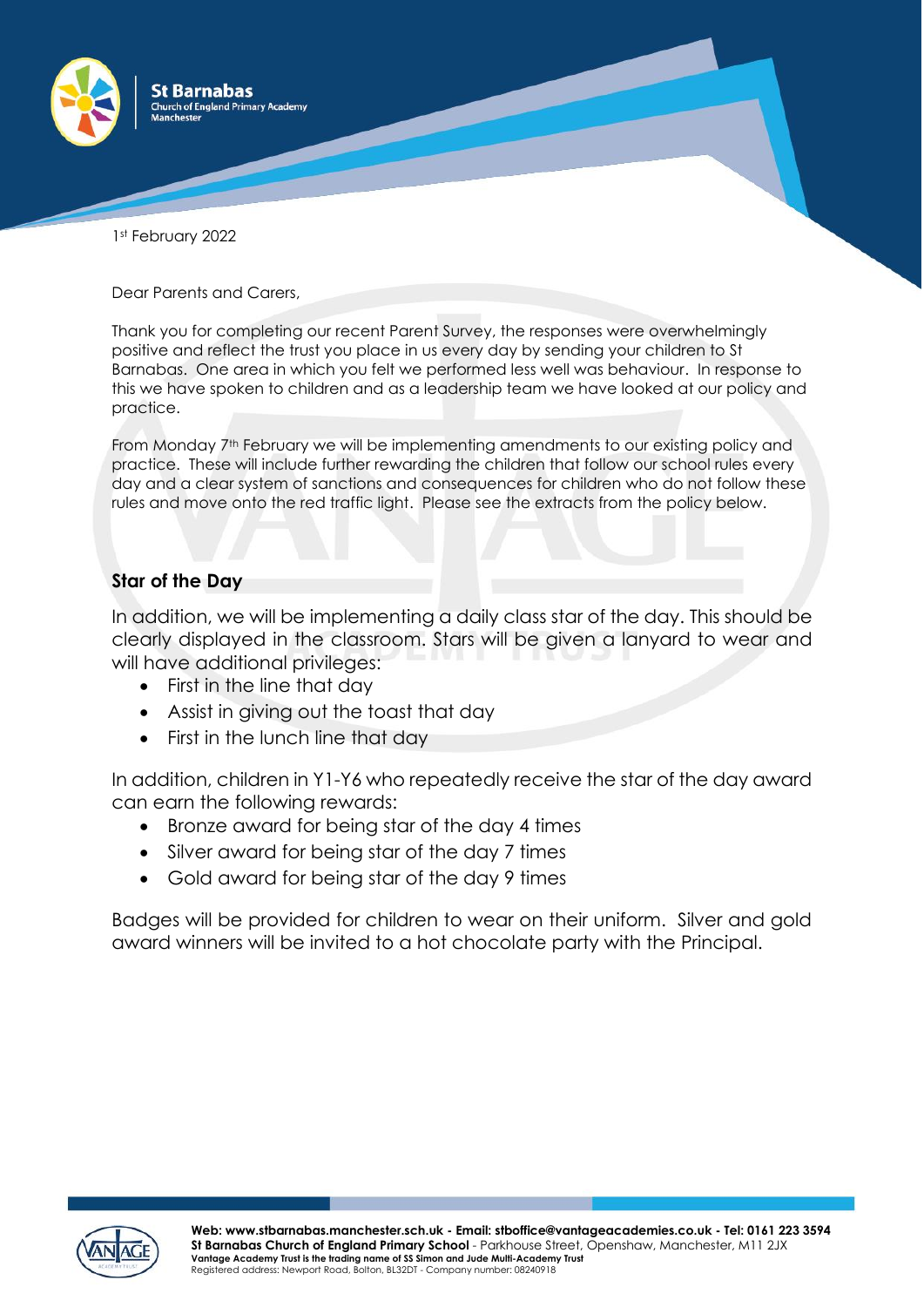

## Appendix 1 Consequences and Sanctions

| Stage                                          | Consequence /<br>Sanction                                                                                                                                            | Who                                                              | Parents<br>contacted and<br>by whom                                                                                                                                                       |
|------------------------------------------------|----------------------------------------------------------------------------------------------------------------------------------------------------------------------|------------------------------------------------------------------|-------------------------------------------------------------------------------------------------------------------------------------------------------------------------------------------|
| 1 RED in the week                              | Miss 10 minutes of<br>the next break<br>time (catch up on<br>lost learning or<br>reflect on<br>choices).                                                             | Class teacher                                                    | At class teacher's<br>discretion                                                                                                                                                          |
| 2 or more REDS in<br>the week                  | As for 1 RED plus:<br>Lunchtime with<br>SLT in the<br><b>Community Room</b><br>on the Friday.<br>Not allowed to<br>attend any after<br>school clubs for<br>one week. | Class teacher<br>SLT on duty each<br>Friday in<br>Community Room | Class teacher<br><b>MUST call parents</b><br>and detail the<br>reasons for the 2+<br>reds and<br>strategies moving<br>forward.                                                            |
| 2 weeks with 2 or<br>more REDS in<br>each week | As for 2 or more<br>REDS plus:<br>Meeting with<br>child and parent<br>to discuss<br>behaviour and<br>put a behaviour<br>contract in place.                           | <b>Phase Leader</b>                                              | Class teacher<br><b>MUST call parents</b><br>and detail the<br>reasons for the 2+<br>reds and<br>strategies moving<br>forward.<br>Phase leader to<br>call parents and<br>arrange meeting. |